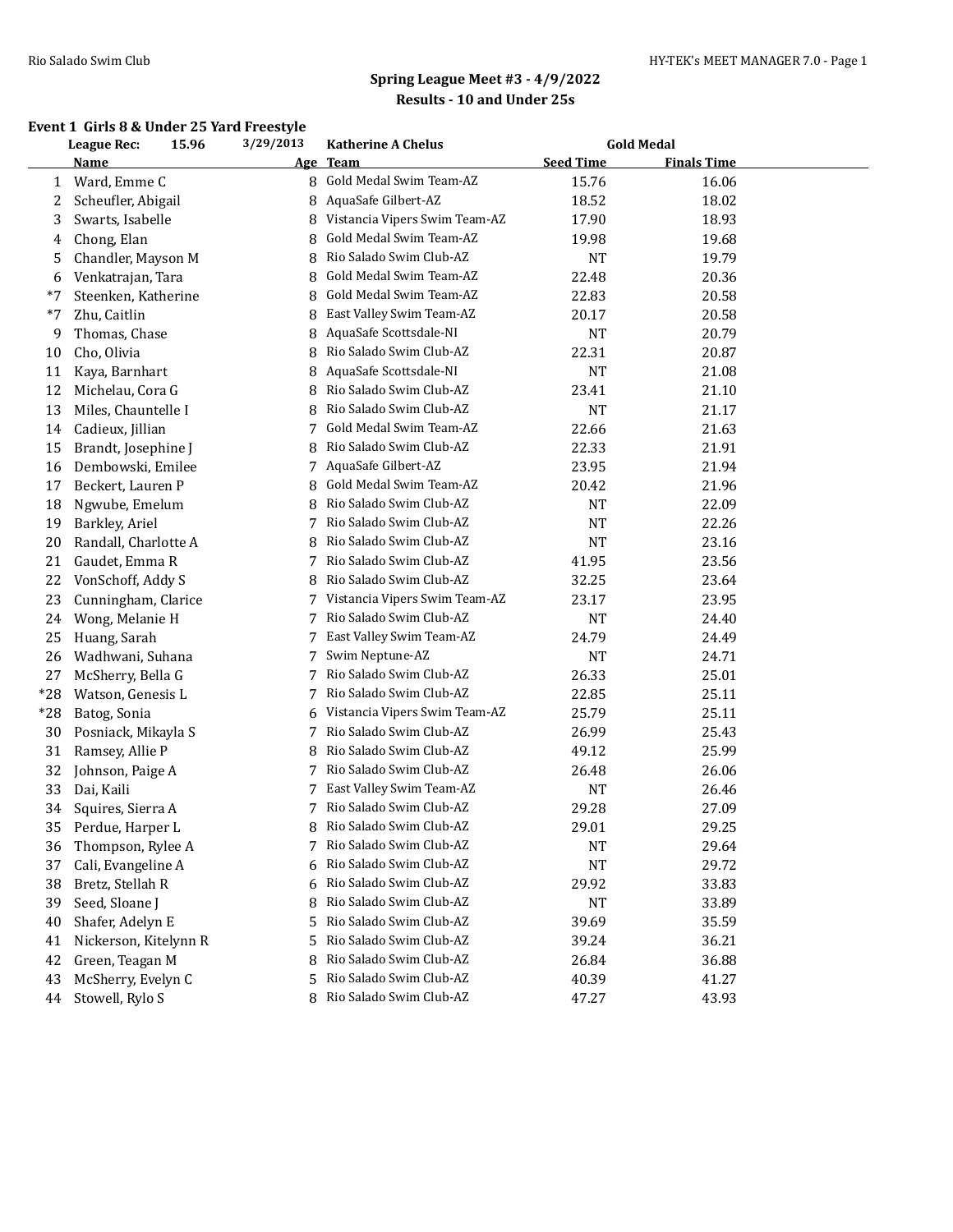### **Event 2 Boys 8 & Under 25 Yard Freestyle**

|       | League Rec:       | 15.58<br>5/20/2016 | <b>Mark A Heffern</b>         | <b>SCCS-AZ</b>   |                    |  |
|-------|-------------------|--------------------|-------------------------------|------------------|--------------------|--|
|       | Name              |                    | Age Team                      | <b>Seed Time</b> | <b>Finals Time</b> |  |
| 1     | Arredondo, Daniel | 8                  | Gold Medal Swim Team-AZ       | <b>NT</b>        | 18.79              |  |
| 2     | Bluder, Erik J    | 8                  | Rio Salado Swim Club-AZ       | 22.01            | 19.06              |  |
| 3     | Campos, Xander K  | 7                  | Rio Salado Swim Club-AZ       | 21.53            | 19.75              |  |
| 4     | Davis, Emerson    | 8                  | Gold Medal Swim Team-AZ       | 24.04            | 19.79              |  |
| 5     | Feist, Owen P     | 8                  | Rio Salado Swim Club-AZ       | 24.05            | 21.83              |  |
| 6     | Harris, Grant     |                    | Gold Medal Swim Team-AZ       | 21.93            | 22.20              |  |
| 7     | Horst, Declan     | 8                  | Rio Salado Swim Club-AZ       | <b>NT</b>        | 22.23              |  |
| 8     | Pagazani, Noah    |                    | Gold Medal Swim Team-AZ       | <b>NT</b>        | 22.67              |  |
| 9     | Leung, Ari        |                    | AquaSafe Scottsdale-NI        | <b>NT</b>        | 23.16              |  |
| 10    | Parks, Jackson K  | 8                  | Gold Medal Swim Team-AZ       | 26.63            | 23.18              |  |
| 11    | Snipes, Dylan     | 8                  | Gold Medal Swim Team-AZ       | <b>NT</b>        | 23.83              |  |
| $*12$ | Zhu, Ethan        |                    | East Valley Swim Team-AZ      | 27.03            | 23.88              |  |
| $*12$ | Kelly, Bennet F   | 6                  | Gold Medal Swim Team-AZ       | 19.16            | 23.88              |  |
| 14    | Bailey, Max W     | 8                  | Rio Salado Swim Club-AZ       | 25.41            | 24.98              |  |
| 15    | Kelly, Wyatt      | 7                  | Rio Salado Swim Club-AZ       | 24.80            | 25.30              |  |
| 16    | Yang, Eric        | 8                  | Gold Medal Swim Team-AZ       | <b>NT</b>        | 25.78              |  |
| 17    | Pattee, Sawyer B  | 8                  | Rio Salado Swim Club-AZ       | <b>NT</b>        | 26.25              |  |
| 18    | Ward, Knight W    |                    | Gold Medal Swim Team-AZ       | 25.92            | 26.29              |  |
| 19    | Palacios, Kasey A | 8                  | Rio Salado Swim Club-AZ       | <b>NT</b>        | 27.33              |  |
| 20    | Abraham, Ethaniel |                    | Gold Medal Swim Team-AZ       | <b>NT</b>        | 28.27              |  |
| 21    | Johnson, Payson   | 7                  | Rio Salado Swim Club-AZ       | <b>NT</b>        | 28.70              |  |
| 22    | Oswald, Alex A    |                    | Rio Salado Swim Club-AZ       | 27.69            | 29.29              |  |
| 23    | Jin, Daniel       | 7                  | East Valley Swim Team-AZ      | 28.83            | 31.03              |  |
| $---$ | Wright, Everett J |                    | Swim Neptune-AZ               | 27.47            | <b>NS</b>          |  |
| $---$ | Trennepohl, Liam  |                    | Vistancia Vipers Swim Team-AZ | 29.22            | NS                 |  |
| $---$ | Batog, Simon      | 5.                 | Vistancia Vipers Swim Team-AZ | 28.66            | <b>NS</b>          |  |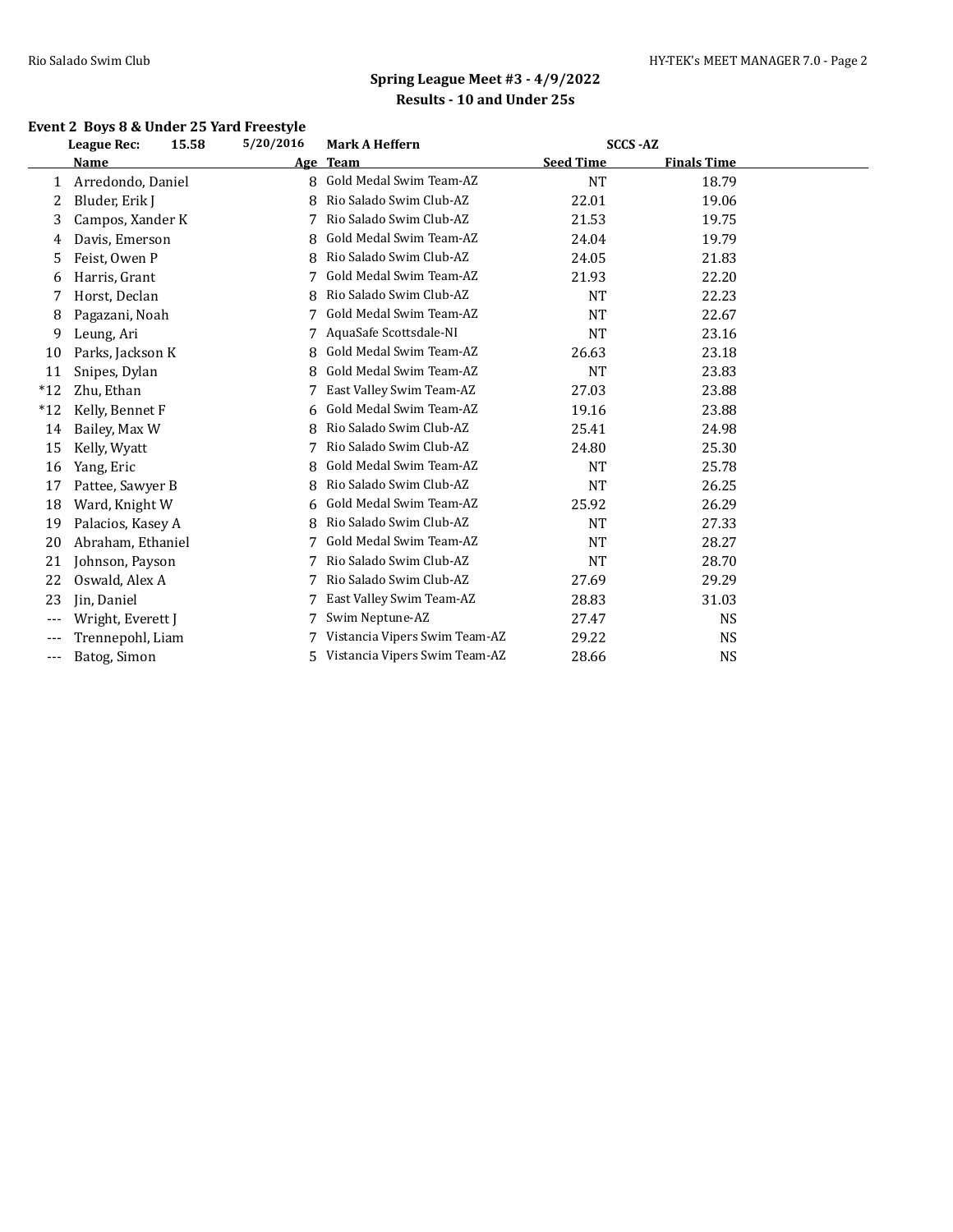### **Event 3 Girls 9-10 25 Yard Freestyle**

|    | <b>League Rec:</b><br>18.68 | 3/27/2021 | <b>Emmersyn Convis</b>        | <b>RIOMG-AZ</b>  |                    |  |
|----|-----------------------------|-----------|-------------------------------|------------------|--------------------|--|
|    | Name                        |           | Age Team                      | <b>Seed Time</b> | <b>Finals Time</b> |  |
|    | Ruscitti, Trevi             |           | 9 AquaSafe Scottsdale-NI      | <b>NT</b>        | 16.92              |  |
| 2  | Morro, Ava G                | 9         | Rio Salado Swim Club-AZ       | <b>NT</b>        | 17.81              |  |
| 3  | Powell, Sasha               | 9         | East Valley Swim Team-AZ      | <b>NT</b>        | 17.90              |  |
| 4  | Leander, Vaunne             | 10        | Vistancia Vipers Swim Team-AZ | <b>NT</b>        | 18.89              |  |
| 5  | Oswald, Lauren M            | q         | Rio Salado Swim Club-AZ       | 18.84            | 19.08              |  |
| 6  | Rosenberg, Julia            | 10        | Vistancia Vipers Swim Team-AZ | 18.56            | 19.72              |  |
|    | Murthy, Diyaa               | 9         | Swim Neptune-AZ               | 18.56            | 19.74              |  |
| 8  | Balonek, Lola O             | 9         | Rio Salado Swim Club-AZ       | 18.56            | 19.76              |  |
| 9  | Fonnesbeck, Kate L          | 10        | Rio Salado Swim Club-AZ       | 19.74            | 19.90              |  |
| 10 | Davis, Zoe                  | 10        | Vistancia Vipers Swim Team-AZ | 24.41            | 20.92              |  |
| 11 | Young, Sophia E             | 10        | Rio Salado Swim Club-AZ       | <b>NT</b>        | 21.31              |  |
| 12 | Brooks, Eme G               | 10        | Rio Salado Swim Club-AZ       | 23.95            | 22.31              |  |
| 13 | Grant, Stella S             | 10        | Rio Salado Swim Club-AZ       | 20.27            | 23.09              |  |
| 14 | Coscarelli, Emilia A        | 10        | Rio Salado Swim Club-AZ       | 26.22            | 24.09              |  |
| 15 | Garcia, Dianira J           | 10        | Rio Salado Swim Club-AZ       | 26.28            | 24.60              |  |
| 16 | Toner, Amelia R             | 9         | Rio Salado Swim Club-AZ       | 20.92            | 27.36              |  |
| 17 | Garcia, Artemisa A          | 9.        | Rio Salado Swim Club-AZ       | 33.80            | 29.99              |  |
| 18 | Benson, Morrigan            | 9         | AquaSafe Gilbert-AZ           | NT               | 31.51              |  |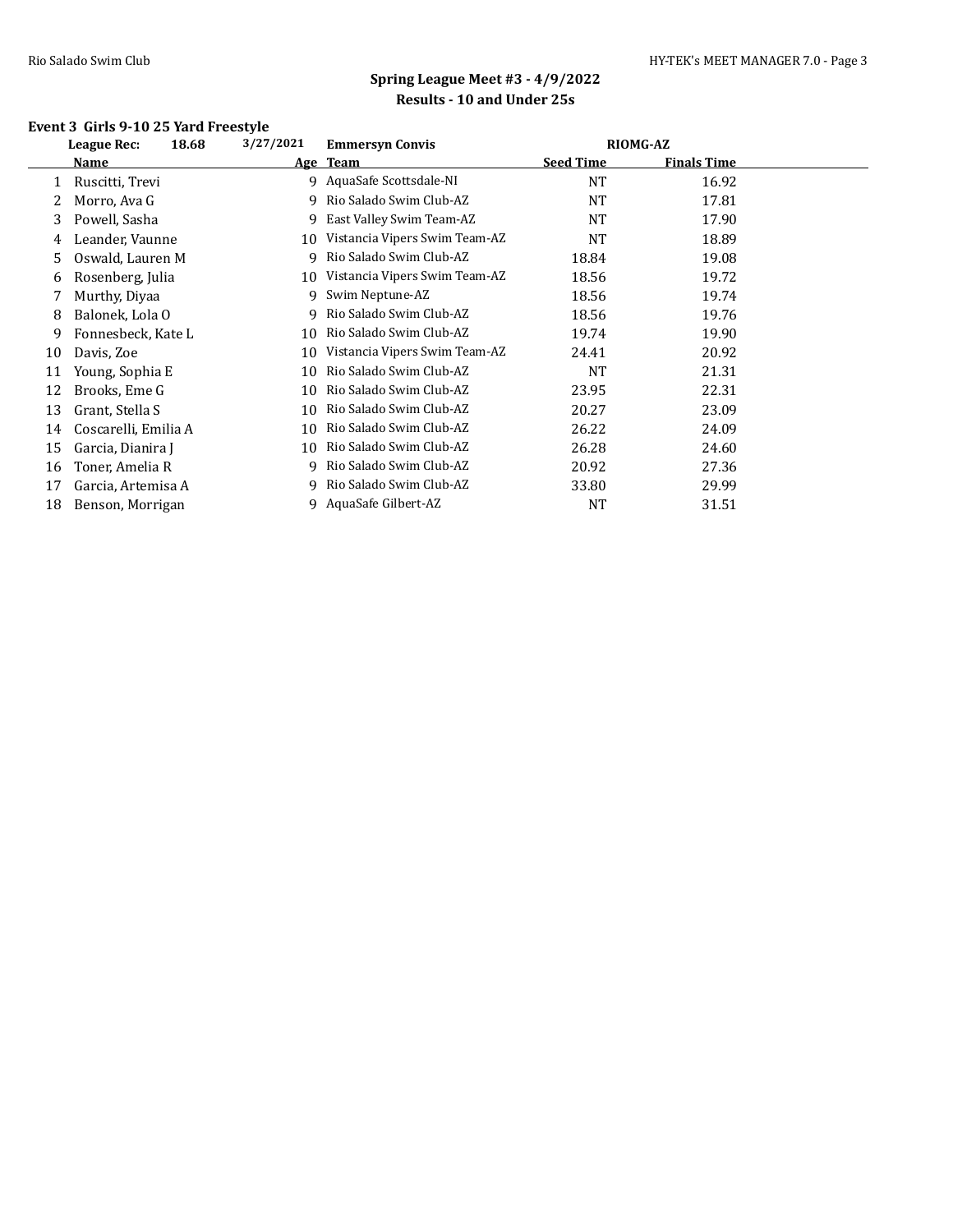### **Event 4 Boys 9-10 25 Yard Freestyle**

| 19.32<br>League Rec: | 3/27/2021 | <b>Brendan Leon</b>           |                  |                    |                 |
|----------------------|-----------|-------------------------------|------------------|--------------------|-----------------|
| Name                 |           |                               | <b>Seed Time</b> | <b>Finals Time</b> |                 |
| Hammer, Grant        | 9         | Vistancia Vipers Swim Team-AZ | 16.90            | 17.75              |                 |
| Melchione, Geno M    | 9         | Rio Salado Swim Club-AZ       | 17.91            | 18.18              |                 |
| Stephens, Felix      | 10        | Vistancia Vipers Swim Team-AZ | 21.19            | 19.77              |                 |
| Nelson, Grant        | 9         | AquaSafe Scottsdale-NI        | NT               | 19.78              |                 |
| McSherry, Luke L     | 9.        | Rio Salado Swim Club-AZ       | 19.84            | 20.05              |                 |
| Gremillion, James M  | 9.        | Rio Salado Swim Club-AZ       | 21.03            | 20.17              |                 |
| Brown, Austin        |           | AquaSafe Gilbert-AZ           | 20.03            | 21.02              |                 |
| Valek, Hayden J      | 9.        | Rio Salado Swim Club-AZ       | <b>NT</b>        | 21.25              |                 |
| Johnson, Luke        |           | Vistancia Vipers Swim Team-AZ | 21.03            | 21.60              |                 |
| Dunkerley, Van P     | 10        | Rio Salado Swim Club-AZ       | 23.76            | 21.77              |                 |
| Tappero, James       | 10        | Vistancia Vipers Swim Team-AZ | 24.16            | 23.15              |                 |
| Skillman, Donovan    | 10        | AquaSafe Scottsdale-NI        | <b>NT</b>        | 23.43              |                 |
| Bouche, Caden        | 9.        | Vistancia Vipers Swim Team-AZ | 20.13            | 23.79              |                 |
| Dechellis, Nicholas  | 9         | AquaSafe Gilbert-AZ           | 24.20            | 23.81              |                 |
| Igliane, Chase B     | 9         | Rio Salado Swim Club-AZ       | 25.40            | 24.11              |                 |
| Cox, Ethan M         |           | Rio Salado Swim Club-AZ       | 27.91            | 26.35              |                 |
| Olson, Connor M      |           | Rio Salado Swim Club-AZ       | 29.03            | 32.21              |                 |
|                      |           | 9                             | Age Team         |                    | <b>RIOHA-AZ</b> |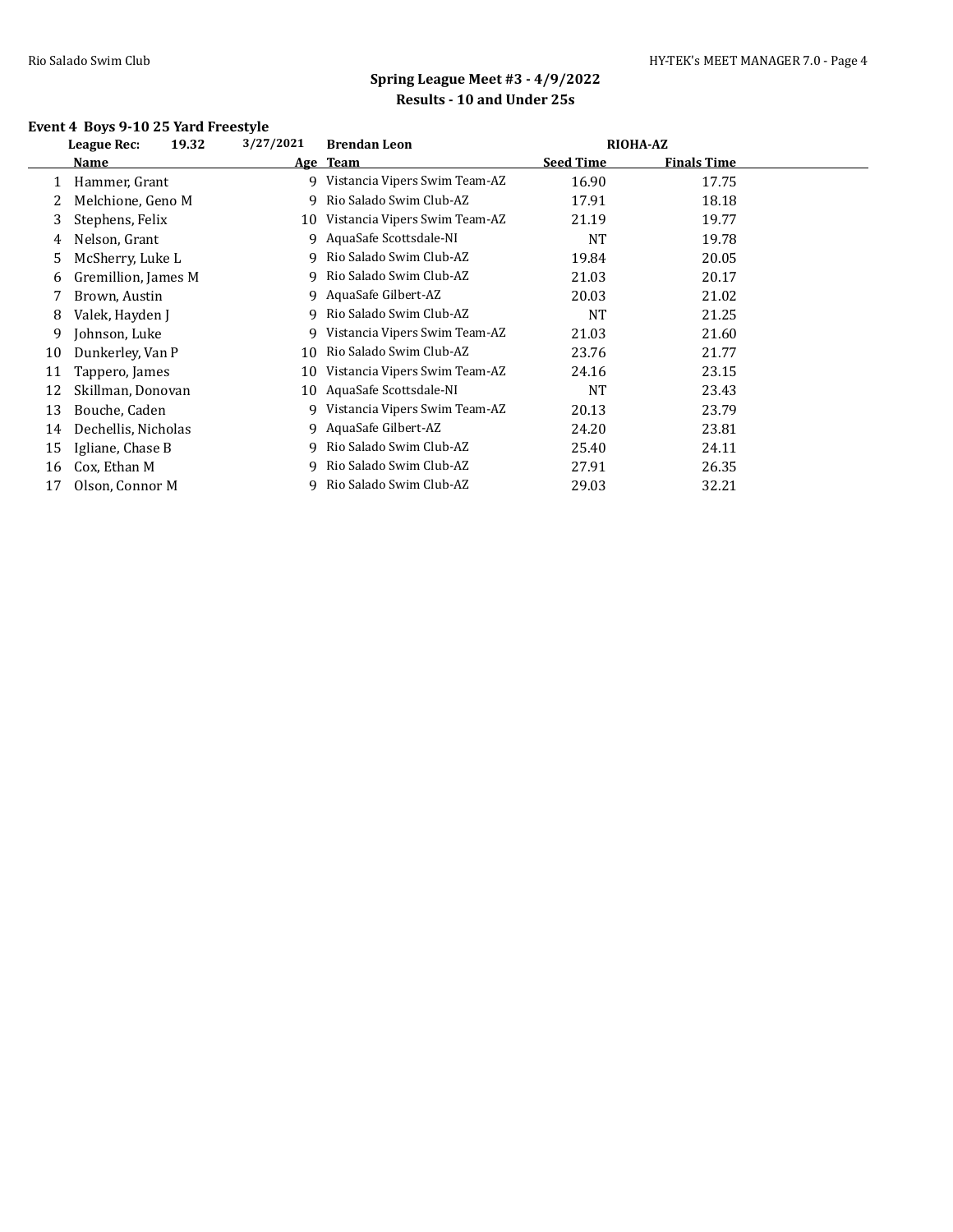#### **Event 5 Girls 8 & Under 25 Yard Backstroke**

|       | <b>League Rec:</b>    | 19.53 | 4/25/2014 | Debra Abbott                  | <b>RIO</b>       |                    |  |
|-------|-----------------------|-------|-----------|-------------------------------|------------------|--------------------|--|
|       | <u>Name</u>           |       |           | Age Team                      | <b>Seed Time</b> | <b>Finals Time</b> |  |
| 1     | Ward, Emme C          |       | 8         | Gold Medal Swim Team-AZ       | 20.80            | 19.72              |  |
| 2     | Zhu, Caitlin          |       | 8         | East Valley Swim Team-AZ      | 24.03            | 23.15              |  |
| 3     | Scheufler, Abigail    |       |           | 8 AquaSafe Gilbert-AZ         | 24.99            | 24.05              |  |
| 4     | Steenken, Katherine   |       | 8         | Gold Medal Swim Team-AZ       | 25.81            | 24.49              |  |
| 5     | Cho, Olivia           |       | 8         | Rio Salado Swim Club-AZ       | 25.15            | 24.91              |  |
| 6     | Thomas, Chase         |       | 8         | AquaSafe Scottsdale-NI        | <b>NT</b>        | 25.28              |  |
| 7     | Kaya, Barnhart        |       | 8         | AquaSafe Scottsdale-NI        | NT               | 25.51              |  |
| 8     | Brandt, Josephine J   |       | 8         | Rio Salado Swim Club-AZ       | 24.80            | 25.53              |  |
| 9     | VonSchoff, Addy S     |       | 8         | Rio Salado Swim Club-AZ       | 25.61            | 25.57              |  |
| 10    | Gaudet, Emma R        |       | 7         | Rio Salado Swim Club-AZ       | 28.98            | 25.74              |  |
| 11    | Venkatrajan, Tara     |       | 8         | Gold Medal Swim Team-AZ       | 32.77            | 25.89              |  |
| 12    | Ngwube, Emelum        |       | 8         | Rio Salado Swim Club-AZ       | NT               | 26.03              |  |
| 13    | Cadieux, Jillian      |       | 7         | Gold Medal Swim Team-AZ       | 27.37            | 26.98              |  |
| 14    | Barkley, Ariel        |       | 7         | Rio Salado Swim Club-AZ       | NT               | 27.38              |  |
| $*15$ | Dai, Kaili            |       |           | 7 East Valley Swim Team-AZ    | NT               | 27.65              |  |
| $*15$ | Huang, Sarah          |       | 7         | East Valley Swim Team-AZ      | 30.60            | 27.65              |  |
| 17    | Michelau, Cora G      |       | 8         | Rio Salado Swim Club-AZ       | 28.99            | 27.66              |  |
| 18    | Beckert, Lauren P     |       | 8         | Gold Medal Swim Team-AZ       | 29.90            | 27.98              |  |
| 19    | Chong, Elan           |       | 8         | Gold Medal Swim Team-AZ       | 26.83            | 28.03              |  |
| 20    | Watson, Genesis L     |       | 7         | Rio Salado Swim Club-AZ       | 29.52            | 28.07              |  |
| 21    | Green, Teagan M       |       | 8         | Rio Salado Swim Club-AZ       | 32.97            | 29.07              |  |
| 22    | Cunningham, Clarice   |       | 7         | Vistancia Vipers Swim Team-AZ | 30.84            | 29.70              |  |
| 23    | Squires, Sierra A     |       | 7         | Rio Salado Swim Club-AZ       | 33.84            | 30.30              |  |
| 24    | Batog, Sonia          |       | 6         | Vistancia Vipers Swim Team-AZ | 30.87            | 30.94              |  |
| 25    | Posniack, Mikayla S   |       | 7         | Rio Salado Swim Club-AZ       | 30.12            | 31.11              |  |
| 26    | Wadhwani, Suhana      |       | 7         | Swim Neptune-AZ               | <b>NT</b>        | 31.70              |  |
| 27    | Cali, Evangeline A    |       |           | 6 Rio Salado Swim Club-AZ     | NT               | 32.86              |  |
| 28    | Perdue, Harper L      |       | 8         | Rio Salado Swim Club-AZ       | 33.29            | 33.30              |  |
| 29    | Dembowski, Emilee     |       | 7         | AquaSafe Gilbert-AZ           | 26.61            | 33.42              |  |
| 30    | Ramsey, Allie P       |       | 8         | Rio Salado Swim Club-AZ       | 39.43            | 34.57              |  |
| 31    | McSherry, Bella G     |       | 7         | Rio Salado Swim Club-AZ       | 33.04            | 34.85              |  |
| 32    | Johnson, Paige A      |       | 7         | Rio Salado Swim Club-AZ       | 28.73            | 35.00              |  |
| 33    | Shafer, Adelyn E      |       | 5         | Rio Salado Swim Club-AZ       | 40.35            | 35.33              |  |
| 34    | Randall, Charlotte A  |       | 8         | Rio Salado Swim Club-AZ       | NT               | 36.15              |  |
| 35    | Elder, Zoe P          |       | 8         | Rio Salado Swim Club-AZ       | NT               | 36.20              |  |
| 36    | Thompson, Rylee A     |       | 7         | Rio Salado Swim Club-AZ       | NT               | 36.32              |  |
| 37    | Seed, Sloane J        |       | 8         | Rio Salado Swim Club-AZ       | NT               | 44.20              |  |
| 38    | Nickerson, Kitelynn R |       | 5         | Rio Salado Swim Club-AZ       | NT               | 45.85              |  |
| 39    | Stowell, Rylo S       |       | 8         | Rio Salado Swim Club-AZ       | 51.19            | 48.72              |  |
| 40    | McSherry, Evelyn C    |       | 5         | Rio Salado Swim Club-AZ       | 58.25            | 50.78              |  |
| 41    | Bretz, Stellah R      |       | 6         | Rio Salado Swim Club-AZ       | 32.82            | 52.87              |  |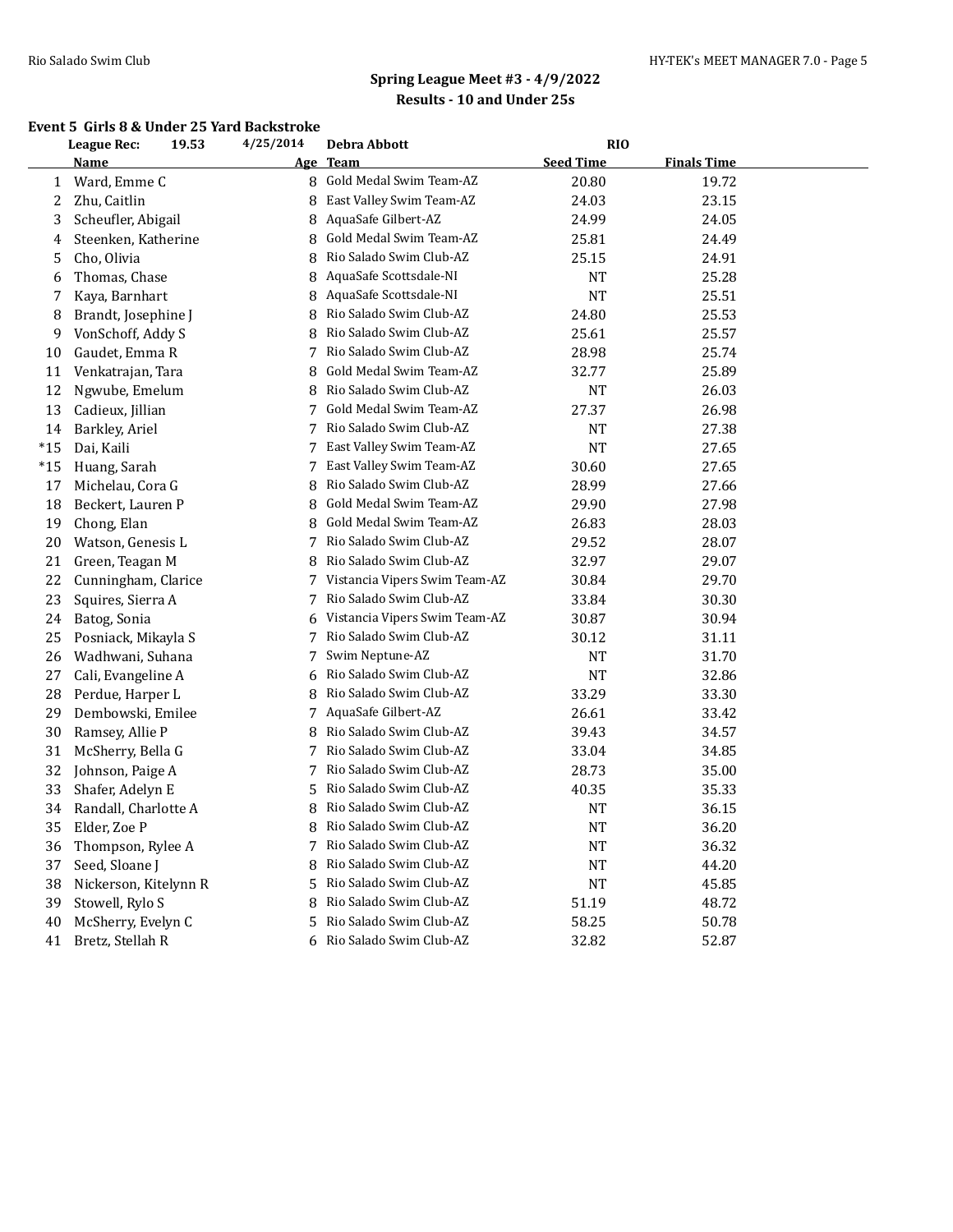### **Event 6 Boys 8 & Under 25 Yard Backstroke**

|       | <b>League Rec:</b><br>19.17 | 9/21/2019 | <b>Penn Feist</b>             | <b>RIO</b>       |                    |  |
|-------|-----------------------------|-----------|-------------------------------|------------------|--------------------|--|
|       | Name                        | Age       | <b>Team</b>                   | <b>Seed Time</b> | <b>Finals Time</b> |  |
| 1     | Arredondo, Daniel           | 8         | Gold Medal Swim Team-AZ       | <b>NT</b>        | 21.64              |  |
| 2     | Horst, Declan               | 8         | Rio Salado Swim Club-AZ       | <b>NT</b>        | 22.80              |  |
| 3     | Bluder, Erik J              | 8         | Rio Salado Swim Club-AZ       | 23.21            | 22.91              |  |
| 4     | Zhu, Ethan                  |           | East Valley Swim Team-AZ      | 26.51            | 25.48              |  |
| 5     | Campos, Xander K            | 7         | Rio Salado Swim Club-AZ       | 25.89            | 26.46              |  |
| 6     | Harris, Grant               | 7         | Gold Medal Swim Team-AZ       | 27.45            | 27.69              |  |
| 7     | Leung, Ari                  |           | AquaSafe Scottsdale-NI        | <b>NT</b>        | 28.79              |  |
| 8     | Bailey, Max W               | 8         | Rio Salado Swim Club-AZ       | 29.81            | 29.80              |  |
| 9     | Kelly, Bennet F             | 6         | Gold Medal Swim Team-AZ       | 27.21            | 30.46              |  |
| $*10$ | Pattee, Sawyer B            | 8         | Rio Salado Swim Club-AZ       | <b>NT</b>        | 30.60              |  |
| $*10$ | Davis, Emerson              | 8         | Gold Medal Swim Team-AZ       | 30.54            | 30.60              |  |
| 12    | Oswald, Alex A              |           | Rio Salado Swim Club-AZ       | 29.02            | 31.06              |  |
| 13    | Feist, Owen P               | 8         | Rio Salado Swim Club-AZ       | 33.76            | 31.32              |  |
| 14    | Pagazani, Noah              |           | Gold Medal Swim Team-AZ       | <b>NT</b>        | 31.66              |  |
| 15    | Ward, Knight W              | 6         | Gold Medal Swim Team-AZ       | 32.34            | 31.70              |  |
| 16    | Yang, Eric                  | 8         | Gold Medal Swim Team-AZ       | <b>NT</b>        | 32.56              |  |
| 17    | Palacios, Kasey A           | 8         | Rio Salado Swim Club-AZ       | <b>NT</b>        | 32.75              |  |
| 18    | Snipes, Dylan               | 8         | Gold Medal Swim Team-AZ       | <b>NT</b>        | 32.85              |  |
| 19    | Abraham, Ethaniel           |           | Gold Medal Swim Team-AZ       | <b>NT</b>        | 33.46              |  |
| 20    | Johnson, Payson             | 7         | Rio Salado Swim Club-AZ       | <b>NT</b>        | 34.00              |  |
| 21    | Jin, Daniel                 | 7         | East Valley Swim Team-AZ      | 36.17            | 34.67              |  |
| 22    | Parks, Jackson K            | 8         | Gold Medal Swim Team-AZ       | 43.00            | 36.69              |  |
| $---$ | Batog, Simon                | 5.        | Vistancia Vipers Swim Team-AZ | 34.87            | NS                 |  |
| ---   | Wright, Everett J           |           | Swim Neptune-AZ               | 26.94            | NS                 |  |
| ---   | Trennepohl, Liam            |           | Vistancia Vipers Swim Team-AZ | 36.79            | <b>NS</b>          |  |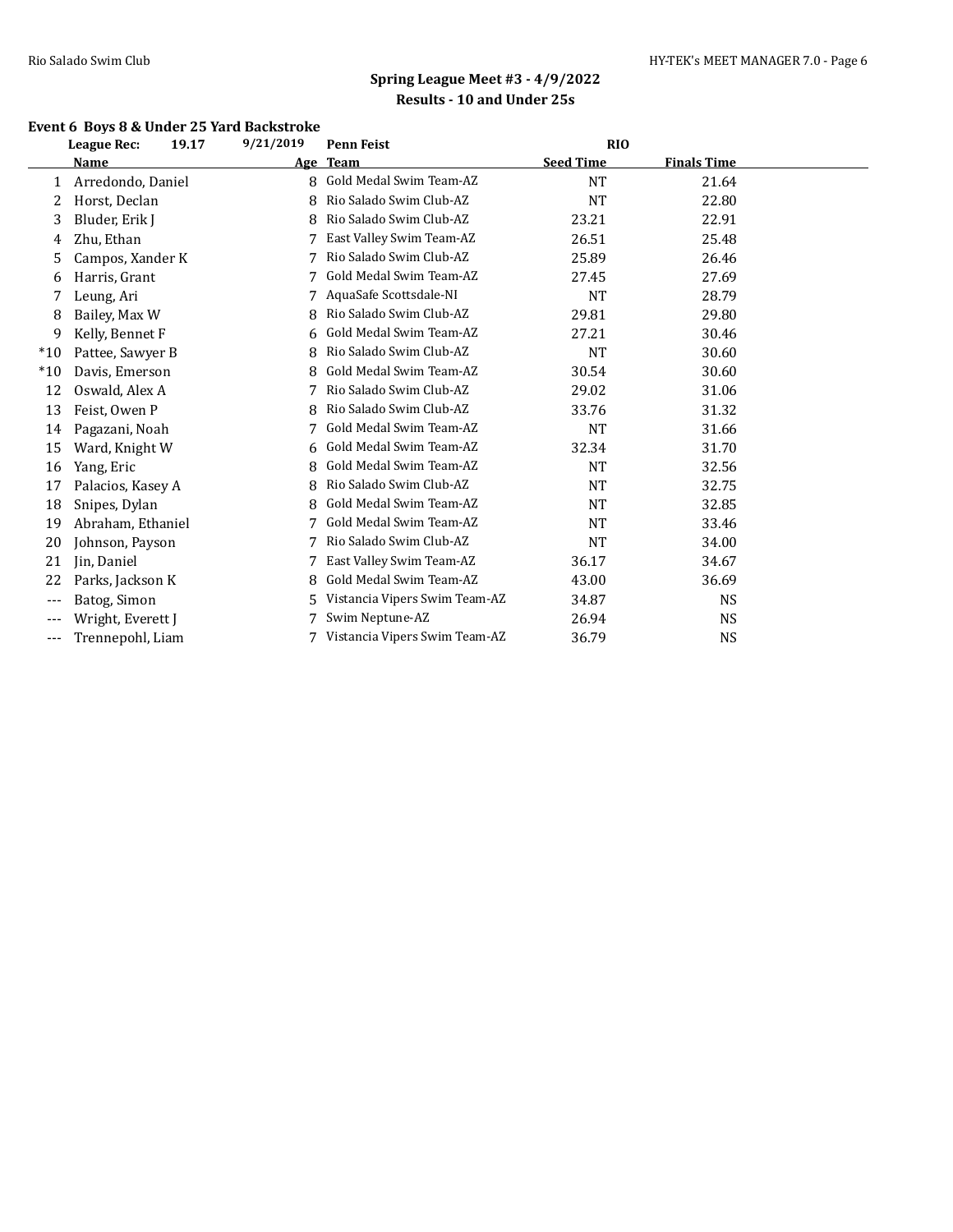#### **Event 7 Girls 9-10 25 Yard Backstroke**

|    | 23.22<br>League Rec: | 3/27/2021  | <b>Emmersyn Convis</b>        | <b>RIOMG-AZ</b>  |                    |  |
|----|----------------------|------------|-------------------------------|------------------|--------------------|--|
|    | Name                 | <u>Age</u> | <b>Team</b>                   | <b>Seed Time</b> | <b>Finals Time</b> |  |
| 1  | Ruscitti, Trevi      |            | 9 AquaSafe Scottsdale-NI      | <b>NT</b>        | 20.18              |  |
| 2  | Morro, Ava G         | 9.         | Rio Salado Swim Club-AZ       | NT               | 20.83              |  |
| 3  | Oswald, Lauren M     | 9.         | Rio Salado Swim Club-AZ       | 20.95            | 21.02              |  |
| 4  | Powell, Sasha        | 9.         | East Valley Swim Team-AZ      | NT               | 21.68              |  |
| 5  | Leander, Vaunne      | 10         | Vistancia Vipers Swim Team-AZ | 25.84            | 22.71              |  |
| 6  | Fonnesbeck, Kate L   | 10         | Rio Salado Swim Club-AZ       | 23.59            | 23.25              |  |
|    | Balonek, Lola O      | 9.         | Rio Salado Swim Club-AZ       | 22.43            | 23.44              |  |
| 8  | Toner, Amelia R      | 9.         | Rio Salado Swim Club-AZ       | 25.59            | 23.88              |  |
| 9  | Grant, Stella S      | 10         | Rio Salado Swim Club-AZ       | 25.34            | 24.31              |  |
| 10 | Rosenberg, Julia     | 10         | Vistancia Vipers Swim Team-AZ | 22.03            | 24.34              |  |
| 11 | Brooks, Eme G        | 10         | Rio Salado Swim Club-AZ       | 31.06            | 24.78              |  |
| 12 | Murthy, Diyaa        | 9          | Swim Neptune-AZ               | 23.38            | 25.06              |  |
| 13 | Young, Sophia E      | 10         | Rio Salado Swim Club-AZ       | <b>NT</b>        | 26.00              |  |
| 14 | Garcia, Dianira J    | 10         | Rio Salado Swim Club-AZ       | 29.62            | 26.82              |  |
| 15 | Coscarelli, Emilia A | 10         | Rio Salado Swim Club-AZ       | 30.39            | 28.60              |  |
| 16 | Davis, Zoe           | 10         | Vistancia Vipers Swim Team-AZ | <b>NT</b>        | 28.98              |  |
| 17 | Garcia, Artemisa A   | 9          | Rio Salado Swim Club-AZ       | 35.19            | 33.24              |  |
|    | Torres, Brielle R    |            | Rio Salado Swim Club-AZ       | 26.05            | DQ                 |  |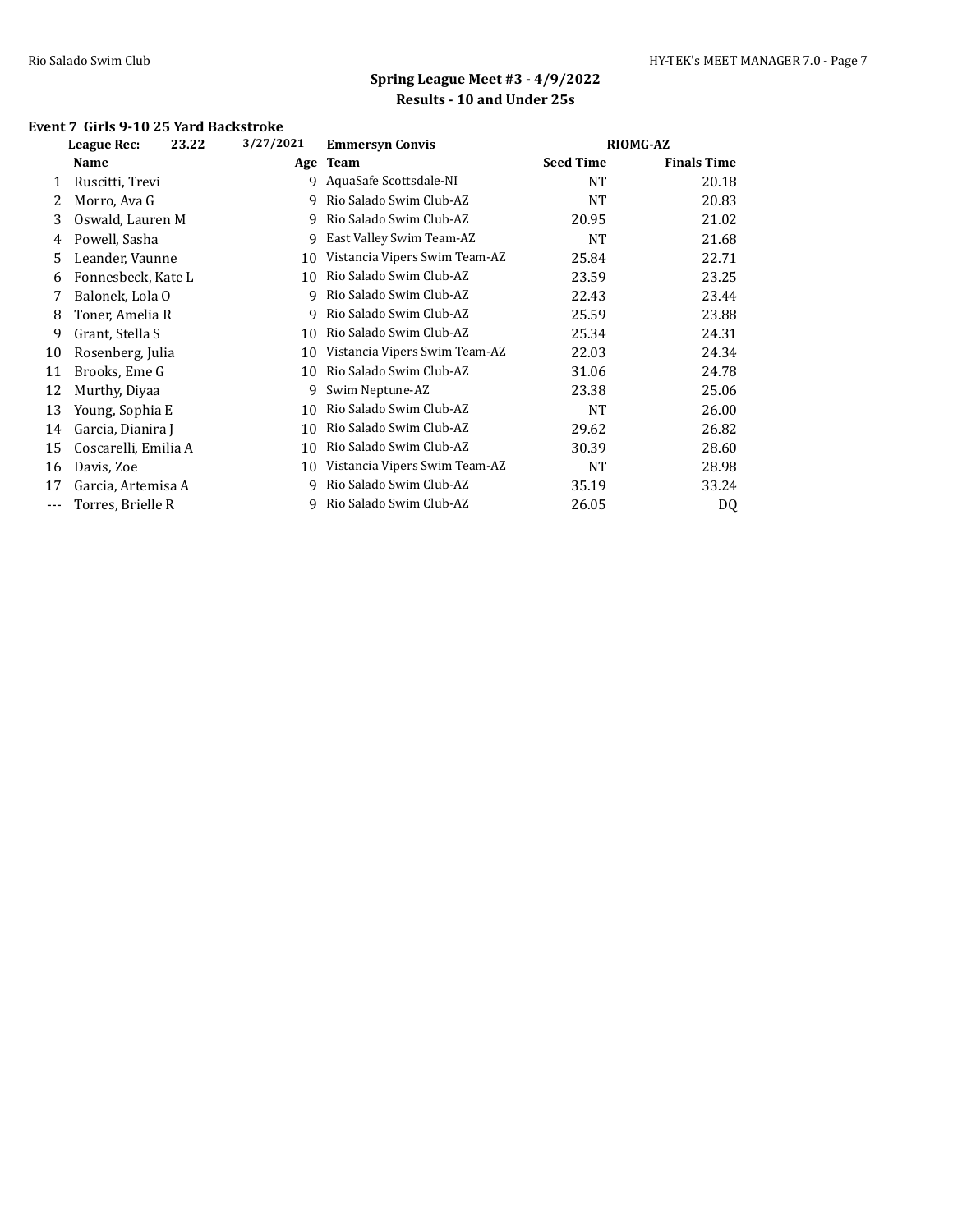### **Event 8 Boys 9-10 25 Yard Backstroke**

|    | League Rec:<br>26.50 | 3/27/2021 | <b>Brendan Leon</b>              | <b>RIOHA-AZ</b>  |                    |  |
|----|----------------------|-----------|----------------------------------|------------------|--------------------|--|
|    | Name                 |           | Age Team                         | <b>Seed Time</b> | <b>Finals Time</b> |  |
|    | Hammer, Grant        |           | 9 Vistancia Vipers Swim Team-AZ  | 20.84            | 20.77              |  |
| 2  | Valek, Hayden J      |           | 9 Rio Salado Swim Club-AZ        | <b>NT</b>        | 23.23              |  |
| 3  | Gremillion, James M  |           | 9 Rio Salado Swim Club-AZ        | 27.39            | 23.53              |  |
| 4  | Melchione, Geno M    | 9.        | Rio Salado Swim Club-AZ          | 25.20            | 24.25              |  |
| 5  | Nelson, Grant        |           | 9 AquaSafe Scottsdale-NI         | <b>NT</b>        | 24.26              |  |
| 6  | Igliane, Chase B     | 9.        | Rio Salado Swim Club-AZ          | 25.60            | 25.11              |  |
| 7  | Stephens, Felix      |           | 10 Vistancia Vipers Swim Team-AZ | 24.40            | 25.32              |  |
| 8  | Dechellis, Nicholas  |           | 9 AquaSafe Gilbert-AZ            | 27.71            | 25.91              |  |
| 9  | McSherry, Luke L     |           | 9 Rio Salado Swim Club-AZ        | 25.29            | 25.92              |  |
| 10 | Bouche, Caden        | 9.        | Vistancia Vipers Swim Team-AZ    | 25.36            | 26.46              |  |
| 11 | Skillman, Donovan    |           | 10 AquaSafe Scottsdale-NI        | <b>NT</b>        | 27.93              |  |
| 12 | Dunkerley, Van P     | 10        | Rio Salado Swim Club-AZ          | 31.22            | 29.18              |  |
| 13 | Johnson, Luke        |           | Vistancia Vipers Swim Team-AZ    | 29.02            | 29.88              |  |
| 14 | Olson, Connor M      |           | 9 Rio Salado Swim Club-AZ        | 32.47            | 35.39              |  |
| 15 | Cox, Ethan M         | 9.        | Rio Salado Swim Club-AZ          | 44.51            | 35.86              |  |
| 16 | Brown, Austin        |           | 9 AquaSafe Gilbert-AZ            | 38.77            | 37.40              |  |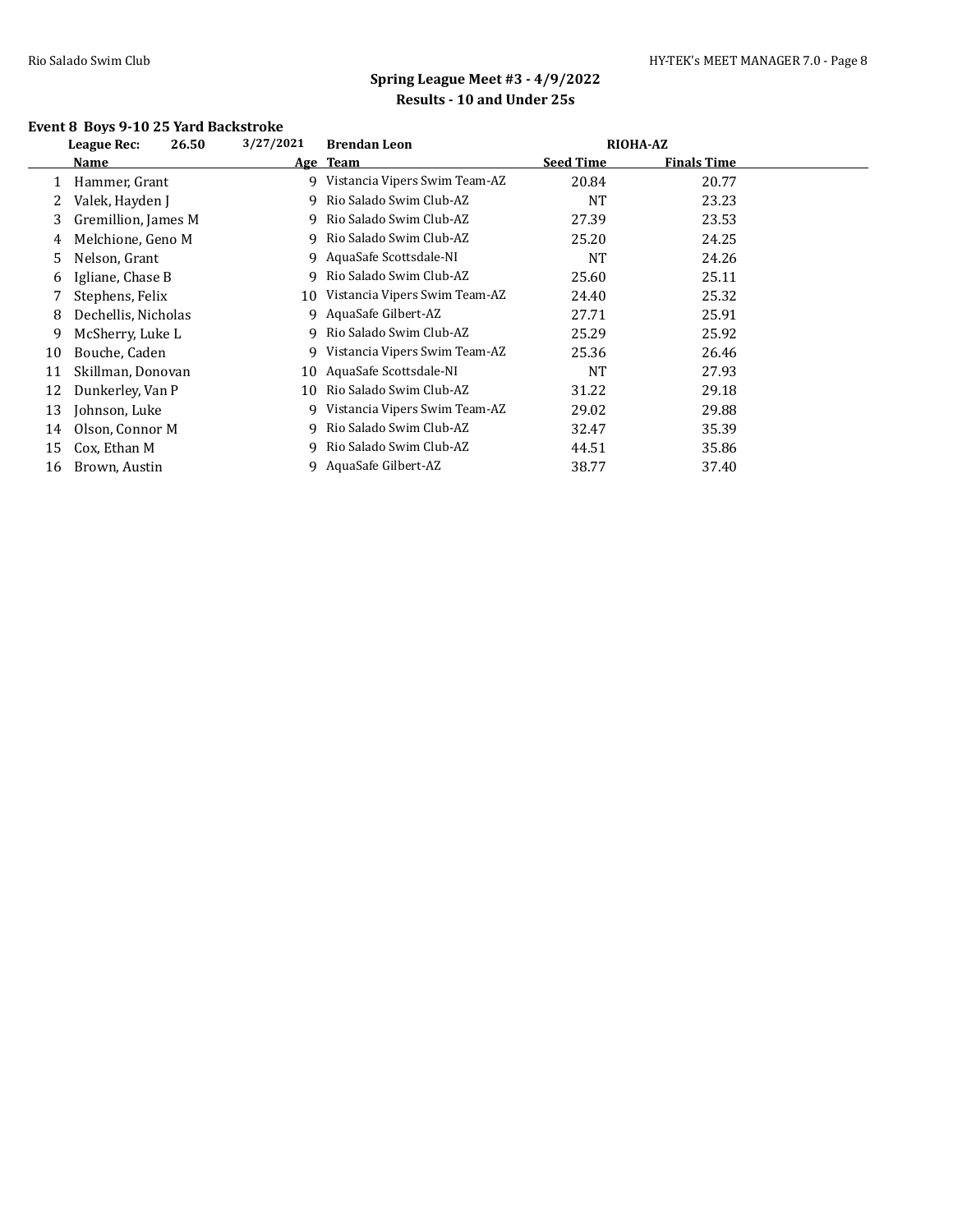#### **Event 9 Girls 8 & Under 25 Yard Breaststroke**

|                  | <b>League Rec:</b><br>20.80 |  | 3/29/2013  | <b>Katherine A Chelus</b>     |                  | <b>Gold Medal</b>  |  |
|------------------|-----------------------------|--|------------|-------------------------------|------------------|--------------------|--|
|                  | <b>Name</b>                 |  | <u>Age</u> | <b>Team</b>                   | <b>Seed Time</b> | <b>Finals Time</b> |  |
| $\mathbf{1}$     | Ward, Emme C                |  | 8          | Gold Medal Swim Team-AZ       | 23.96            | 24.41              |  |
| $\boldsymbol{2}$ | Swarts, Isabelle            |  | 8          | Vistancia Vipers Swim Team-AZ | 28.22            | 25.77              |  |
| 3                | Chandler, Mayson M          |  | 8          | Rio Salado Swim Club-AZ       | NT               | 26.21              |  |
| 4                | Miles, Chauntelle I         |  | 8          | Rio Salado Swim Club-AZ       | NT               | 26.91              |  |
| 5                | Scheufler, Abigail          |  | 8          | AquaSafe Gilbert-AZ           | 28.06            | 27.14              |  |
| 6                | Steenken, Katherine         |  | 8          | Gold Medal Swim Team-AZ       | 28.68            | 28.38              |  |
| 7                | Chong, Elan                 |  | 8          | Gold Medal Swim Team-AZ       | 28.75            | 28.80              |  |
| 8                | Thomas, Chase               |  | 8          | AquaSafe Scottsdale-NI        | <b>NT</b>        | 28.81              |  |
| 9                | Huang, Sarah                |  | 7          | East Valley Swim Team-AZ      | 29.72            | 28.89              |  |
| 10               | Kaya, Barnhart              |  | 8          | AquaSafe Scottsdale-NI        | NT               | 28.92              |  |
| 11               | Beckert, Lauren P           |  | 8          | Gold Medal Swim Team-AZ       | 34.42            | 29.19              |  |
| 12               | Zhu, Caitlin                |  | 8          | East Valley Swim Team-AZ      | 29.42            | 30.34              |  |
| 13               | Cunningham, Clarice         |  | 7          | Vistancia Vipers Swim Team-AZ | 31.41            | 30.40              |  |
| 14               | Gaudet, Emma R              |  | 7          | Rio Salado Swim Club-AZ       | 32.42            | 30.62              |  |
| 15               | Brandt, Josephine J         |  | 8          | Rio Salado Swim Club-AZ       | 31.61            | 30.96              |  |
| 16               | Batog, Sonia                |  | 6          | Vistancia Vipers Swim Team-AZ | 31.13            | 31.74              |  |
| 17               | Michelau, Cora G            |  | 8          | Rio Salado Swim Club-AZ       | 32.96            | 32.94              |  |
| 18               | VonSchoff, Addy S           |  | 8          | Rio Salado Swim Club-AZ       | 34.37            | 33.61              |  |
| 19               | Venkatrajan, Tara           |  | 8          | Gold Medal Swim Team-AZ       | 34.42            | 34.72              |  |
| 20               | Dai, Kaili                  |  | 7          | East Valley Swim Team-AZ      | NT               | 35.13              |  |
| 21               | Squires, Sierra A           |  | 7          | Rio Salado Swim Club-AZ       | 41.79            | 35.30              |  |
| 22               | Barkley, Ariel              |  | 7          | Rio Salado Swim Club-AZ       | NT               | 35.41              |  |
| 23               | Dembowski, Emilee           |  | 7          | AquaSafe Gilbert-AZ           | 34.05            | 35.69              |  |
| 24               | Johnson, Paige A            |  | 7          | Rio Salado Swim Club-AZ       | 32.54            | 35.75              |  |
| 25               | Wadhwani, Suhana            |  | 7          | Swim Neptune-AZ               | NT               | 35.96              |  |
| 26               | Posniack, Mikayla S         |  | 7          | Rio Salado Swim Club-AZ       | 38.77            | 36.15              |  |
| 27               | Cadieux, Jillian            |  | 7          | Gold Medal Swim Team-AZ       | 34.07            | 36.18              |  |
| 28               | Watson, Genesis L           |  | 7          | Rio Salado Swim Club-AZ       | 37.98            | 36.44              |  |
| 29               | Perdue, Harper L            |  | 8          | Rio Salado Swim Club-AZ       | 39.18            | 37.50              |  |
| 30               | Ngwube, Emelum              |  | 8          | Rio Salado Swim Club-AZ       | NT               | 38.45              |  |
| 31               | Randall, Charlotte A        |  | 8          | Rio Salado Swim Club-AZ       | $\rm{NT}$        | 39.13              |  |
| 32               | Ramsey, Allie P             |  | 8          | Rio Salado Swim Club-AZ       | 41.19            | 41.47              |  |
| 33               | Cali, Evangeline A          |  | 6          | Rio Salado Swim Club-AZ       | NT               | 43.06              |  |
| 34               | McSherry, Bella G           |  | 7          | Rio Salado Swim Club-AZ       | 40.66            | 43.12              |  |
| 35               | Bretz, Stellah R            |  | 6          | Rio Salado Swim Club-AZ       | 43.02            | 43.52              |  |
| 36               | Elder, Zoe P                |  | 8          | Rio Salado Swim Club-AZ       | $\rm{NT}$        | 47.38              |  |
| 37               | Green, Teagan M             |  | 8          | Rio Salado Swim Club-AZ       | 53.04            | 47.71              |  |
| 38               | Thompson, Rylee A           |  | 7          | Rio Salado Swim Club-AZ       | NT               | 48.98              |  |
| 39               | Stowell, Rylo S             |  | 8          | Rio Salado Swim Club-AZ       | 56.22            | 53.02              |  |
| $---$            | Nickerson, Kitelynn R       |  | 5          | Rio Salado Swim Club-AZ       | NT               | <b>NS</b>          |  |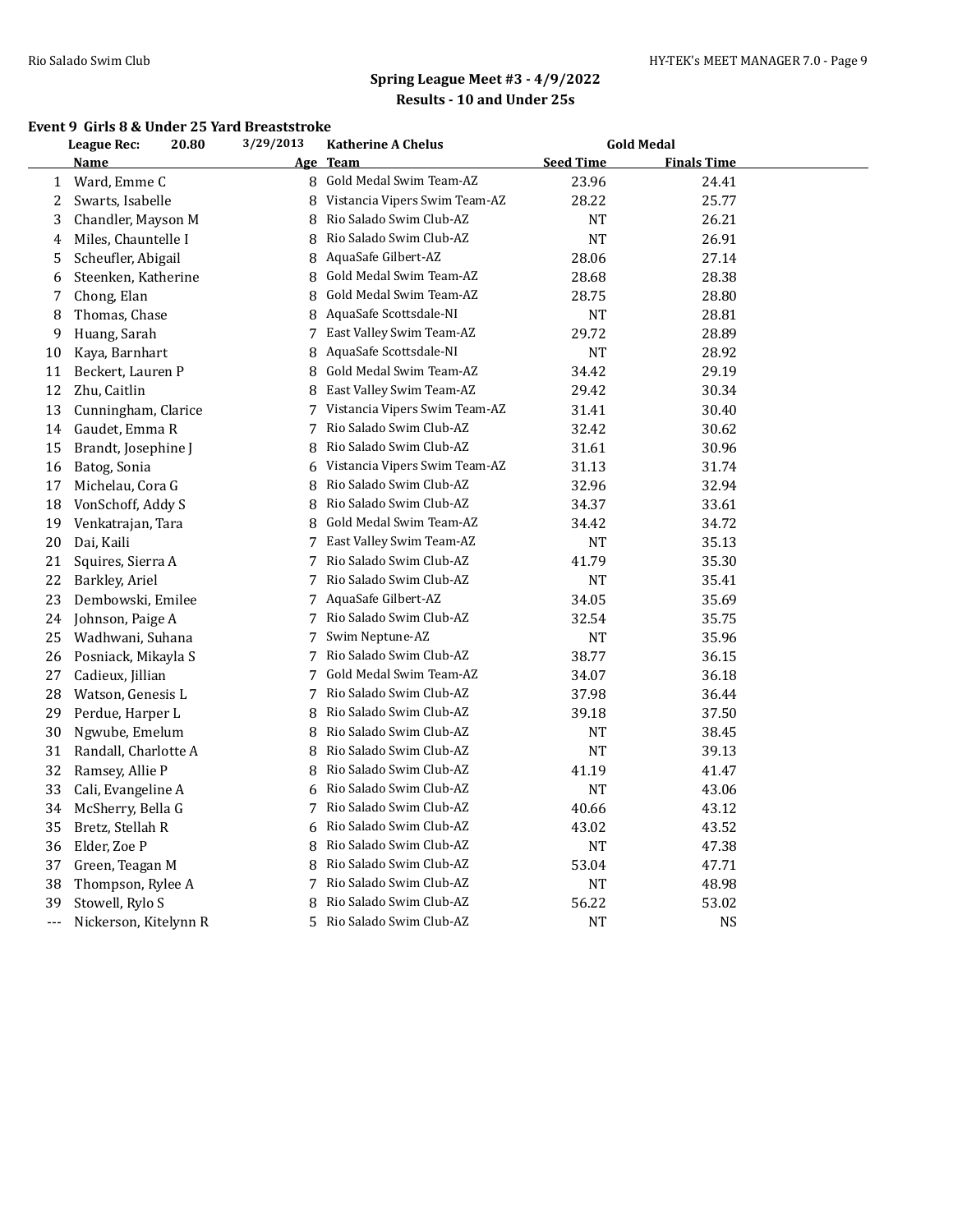### **Event 10 Boys 8 & Under 25 Yard Breaststroke**

|       | 23.27<br><b>League Rec:</b> | 3/29/2013 | Eli C Werner                  |                  | <b>Gold Medal</b>  |  |
|-------|-----------------------------|-----------|-------------------------------|------------------|--------------------|--|
|       | Name                        |           | Age Team                      | <b>Seed Time</b> | <b>Finals Time</b> |  |
| 1     | Arredondo, Daniel           | 8         | Gold Medal Swim Team-AZ       | <b>NT</b>        | 25.33              |  |
| 2     | Harris, Grant               | 7         | Gold Medal Swim Team-AZ       | 27.23            | 26.41              |  |
| 3     | Zhu, Ethan                  |           | East Valley Swim Team-AZ      | 32.00            | 28.25              |  |
| 4     | Bluder, Erik J              | 8         | Rio Salado Swim Club-AZ       | 28.32            | 28.75              |  |
| 5     | Davis, Emerson              | 8         | Gold Medal Swim Team-AZ       | 30.09            | 29.65              |  |
| 6     | Pagazani, Noah              |           | Gold Medal Swim Team-AZ       | <b>NT</b>        | 31.87              |  |
|       | Kelly, Wyatt                |           | Rio Salado Swim Club-AZ       | 34.76            | 32.00              |  |
| 8     | Feist, Owen P               | 8         | Rio Salado Swim Club-AZ       | 41.09            | 33.63              |  |
| 9     | Yang, Eric                  | 8         | Gold Medal Swim Team-AZ       | <b>NT</b>        | 34.44              |  |
| 10    | Ward, Knight W              | 6         | Gold Medal Swim Team-AZ       | 33.73            | 34.86              |  |
| $*11$ | Parks, Jackson K            | 8         | Gold Medal Swim Team-AZ       | 39.69            | 35.62              |  |
| $*11$ | Jin, Daniel                 |           | East Valley Swim Team-AZ      | 36.92            | 35.62              |  |
| 13    | Leung, Ari                  |           | AquaSafe Scottsdale-NI        | <b>NT</b>        | 35.80              |  |
| 14    | Kelly, Bennet F             | 6         | Gold Medal Swim Team-AZ       | 30.10            | 36.21              |  |
| 15    | Johnson, Payson             | 7         | Rio Salado Swim Club-AZ       | <b>NT</b>        | 36.61              |  |
| 16    | Oswald, Alex A              |           | Rio Salado Swim Club-AZ       | 33.97            | 37.42              |  |
| 17    | Abraham, Ethaniel           |           | Gold Medal Swim Team-AZ       | <b>NT</b>        | 38.29              |  |
| 18    | Pattee, Sawyer B            | 8         | Rio Salado Swim Club-AZ       | <b>NT</b>        | 38.65              |  |
| 19    | Bailey, Max W               | 8         | Rio Salado Swim Club-AZ       | 39.88            | 40.08              |  |
| 20    | Snipes, Dylan               | 8         | Gold Medal Swim Team-AZ       | <b>NT</b>        | 42.13              |  |
| 21    | Palacios, Kasey A           | 8         | Rio Salado Swim Club-AZ       | <b>NT</b>        | 46.31              |  |
| $---$ | Horst, Declan               |           | Rio Salado Swim Club-AZ       | <b>NT</b>        | DQ                 |  |
| $---$ | Wright, Everett J           |           | Swim Neptune-AZ               | 39.32            | <b>NS</b>          |  |
|       | Trennepohl, Liam            |           | Vistancia Vipers Swim Team-AZ | 39.83            | <b>NS</b>          |  |
| $---$ | Batog, Simon                | 5         | Vistancia Vipers Swim Team-AZ | 32.25            | NS                 |  |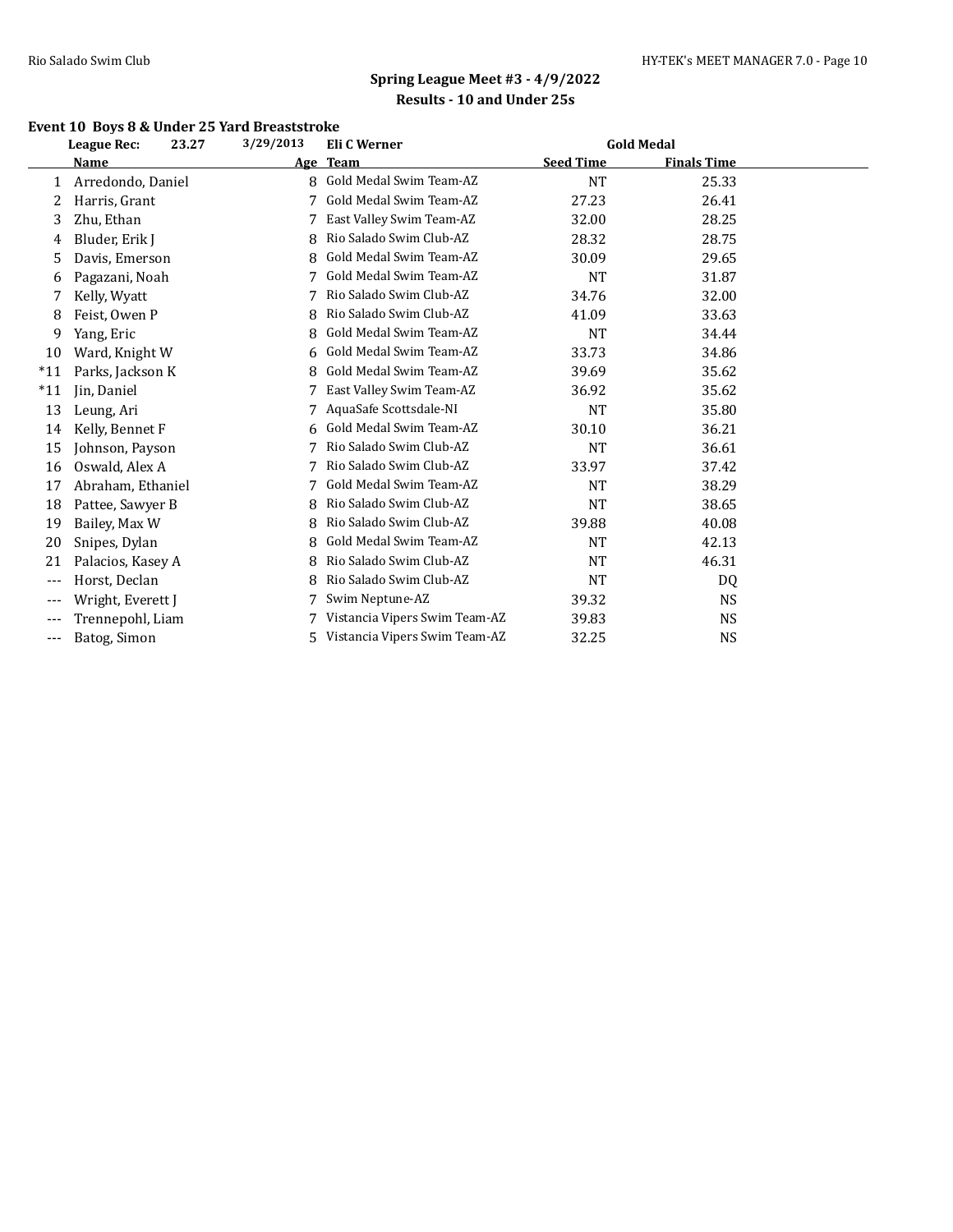#### **Event 11 Girls 9-10 25 Yard Breaststroke**

|    | League Rec:<br>26.54 | 3/27/2021 | <b>Emmersyn Convis</b>        | <b>RIOMG-AZ</b>  |                    |  |
|----|----------------------|-----------|-------------------------------|------------------|--------------------|--|
|    | Name                 |           | Age Team                      | <b>Seed Time</b> | <b>Finals Time</b> |  |
|    | Ruscitti, Trevi      |           | 9 AquaSafe Scottsdale-NI      | <b>NT</b>        | 22.20              |  |
| 2  | Leander, Vaunne      | 10        | Vistancia Vipers Swim Team-AZ | 26.86            | 25.40              |  |
| 3  | Oswald, Lauren M     | 9         | Rio Salado Swim Club-AZ       | 26.19            | 25.95              |  |
| 4  | Rosenberg, Julia     | 10        | Vistancia Vipers Swim Team-AZ | 24.88            | 25.99              |  |
| 5  | Morro, Ava G         | 9         | Rio Salado Swim Club-AZ       | <b>NT</b>        | 27.05              |  |
| 6  | Torres, Brielle R    | 9.        | Rio Salado Swim Club-AZ       | 30.42            | 27.35              |  |
|    | Fonnesbeck, Kate L   | 10        | Rio Salado Swim Club-AZ       | 27.88            | 27.54              |  |
| 8  | Balonek, Lola O      | 9         | Rio Salado Swim Club-AZ       | 28.40            | 27.62              |  |
| 9  | Brooks, Eme G        | 10        | Rio Salado Swim Club-AZ       | 34.77            | 29.32              |  |
| 10 | Toner, Amelia R      | 9.        | Rio Salado Swim Club-AZ       | 31.64            | 29.65              |  |
| 11 | Coscarelli, Emilia A | 10        | Rio Salado Swim Club-AZ       | 32.57            | 30.72              |  |
| 12 | Murthy, Diyaa        | 9         | Swim Neptune-AZ               | 31.13            | 32.08              |  |
| 13 | Grant, Stella S      | 10        | Rio Salado Swim Club-AZ       | <b>NT</b>        | 34.85              |  |
| 14 | Young, Sophia E      | 10        | Rio Salado Swim Club-AZ       | <b>NT</b>        | 34.97              |  |
| 15 | Davis, Zoe           | 10        | Vistancia Vipers Swim Team-AZ | 36.03            | 35.18              |  |
| 16 | Garcia, Dianira J    | 10        | Rio Salado Swim Club-AZ       | 53.58            | 43.11              |  |
| 17 | Garcia, Artemisa A   |           | Rio Salado Swim Club-AZ       | 52.70            | 48.25              |  |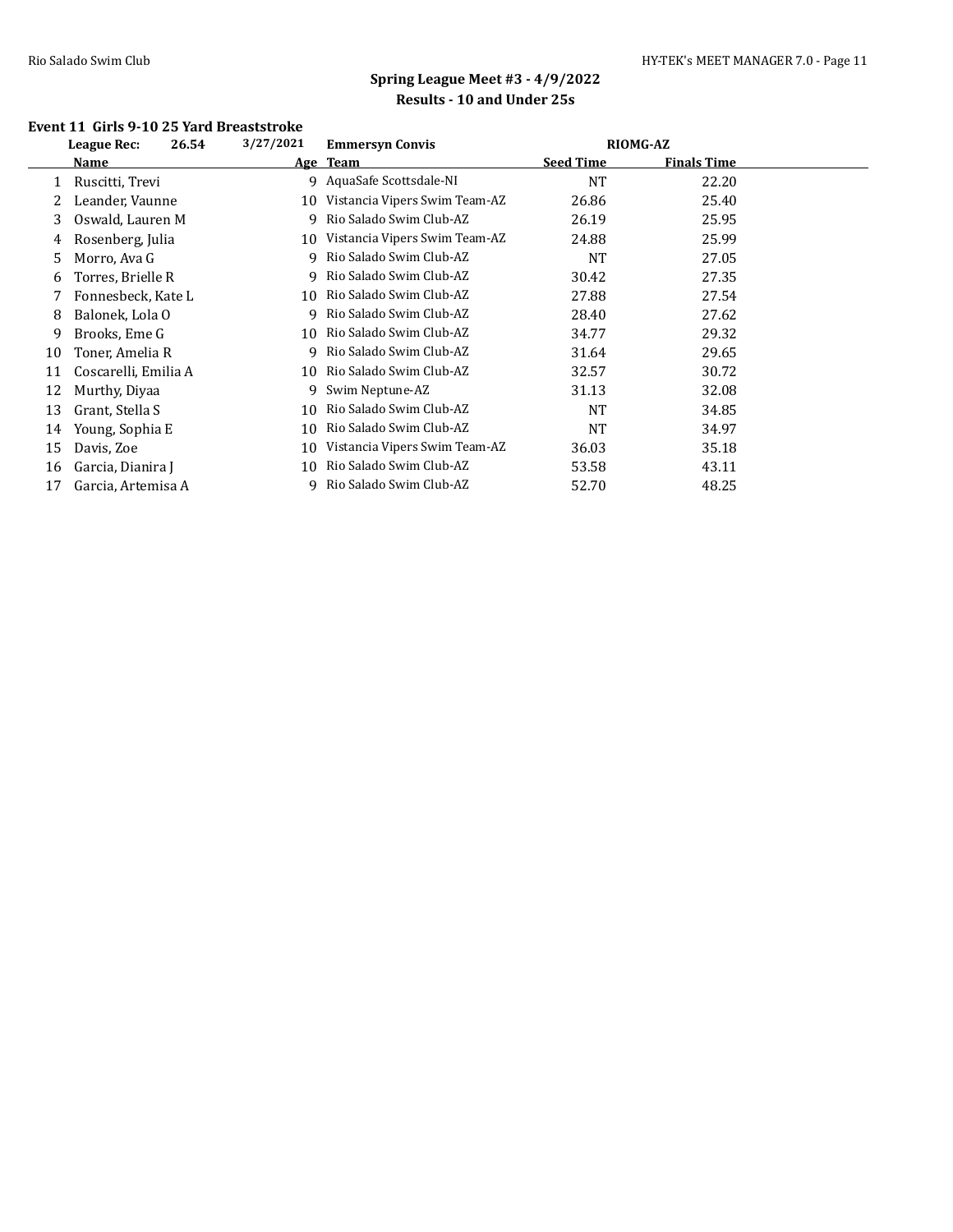### **Event 12 Boys 9-10 25 Yard Breaststroke**

|    | 30.26<br>League Rec: | 3/27/2021 | <b>Cameron Kasten</b>         |                  | <b>RIOMG-AZ</b>    |  |
|----|----------------------|-----------|-------------------------------|------------------|--------------------|--|
|    | Name                 |           | Age Team                      | <b>Seed Time</b> | <b>Finals Time</b> |  |
|    | Brown, Austin        |           | 9 AquaSafe Gilbert-AZ         | 27.53            | 26.42              |  |
|    | Hammer, Grant        | 9.        | Vistancia Vipers Swim Team-AZ | 26.62            | 26.79              |  |
| 3  | Melchione, Geno M    | 9         | Rio Salado Swim Club-AZ       | 26.38            | 27.04              |  |
| 4  | Skillman, Donovan    |           | 10 AquaSafe Scottsdale-NI     | <b>NT</b>        | 27.41              |  |
| 5  | Johnson, Luke        | 9         | Vistancia Vipers Swim Team-AZ | 27.19            | 27.83              |  |
| 6  | Valek, Hayden J      |           | Rio Salado Swim Club-AZ       | <b>NT</b>        | 29.83              |  |
|    | Dechellis, Nicholas  |           | 9 AquaSafe Gilbert-AZ         | 29.35            | 30.31              |  |
| 8  | McSherry, Luke L     | 9.        | Rio Salado Swim Club-AZ       | 27.92            | 30.32              |  |
| 9  | Gremillion, James M  | 9         | Rio Salado Swim Club-AZ       | 29.37            | 30.43              |  |
| 10 | Dunkerley, Van P     | 10        | Rio Salado Swim Club-AZ       | 34.24            | 31.49              |  |
| 11 | Stephens, Felix      | 10        | Vistancia Vipers Swim Team-AZ | 31.87            | 32.02              |  |
| 12 | Cox, Ethan M         | 9         | Rio Salado Swim Club-AZ       | 38.57            | 33.12              |  |
| 13 | Nelson, Grant        | 9.        | AquaSafe Scottsdale-NI        | <b>NT</b>        | 33.55              |  |
| 14 | Olson, Connor M      | 9         | Rio Salado Swim Club-AZ       | 36.62            | 34.91              |  |
| 15 | Igliane, Chase B     |           | Rio Salado Swim Club-AZ       | 36.14            | 36.72              |  |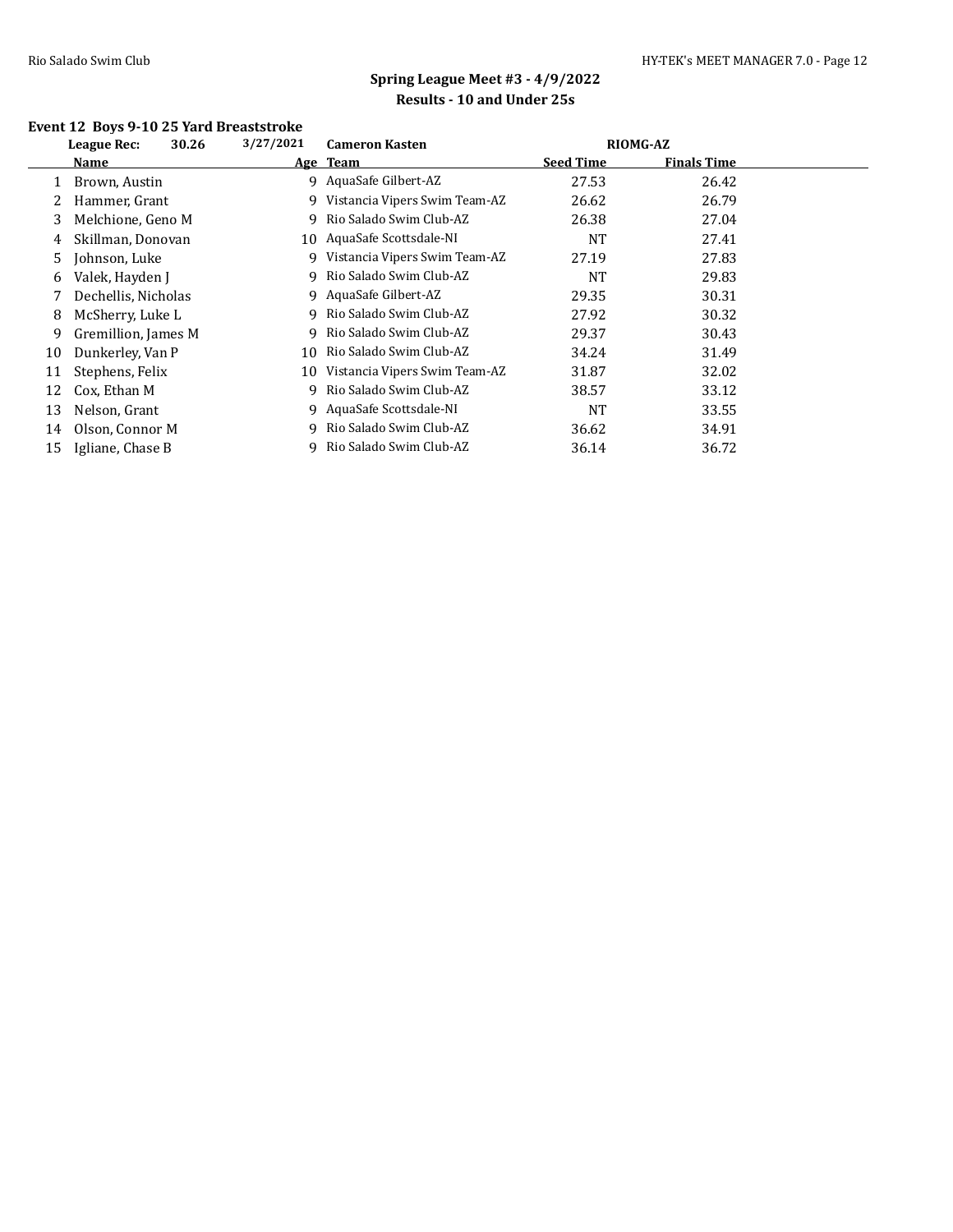### **Event 13 Girls 8 & Under 25 Yard Butterfly**

|              | <b>League Rec:</b>   | 18.38 | 5/20/2016 | <b>Victoria Glass</b>         |                  | <b>AquaSafe</b>    |  |
|--------------|----------------------|-------|-----------|-------------------------------|------------------|--------------------|--|
|              | <b>Name</b>          |       |           | Age Team                      | <b>Seed Time</b> | <b>Finals Time</b> |  |
| $\mathbf{1}$ | Ward, Emme C         |       |           | 8 Gold Medal Swim Team-AZ     | 20.89            | 21.01              |  |
| 2            | Swarts, Isabelle     |       | 8         | Vistancia Vipers Swim Team-AZ | 23.11            | 21.78              |  |
| 3            | Beckert, Lauren P    |       | 8         | Gold Medal Swim Team-AZ       | 25.90            | 22.49              |  |
| 4            | Chandler, Mayson M   |       | 8         | Rio Salado Swim Club-AZ       | NT               | 22.50              |  |
| 5            | Michelau, Cora G     |       | 8         | Rio Salado Swim Club-AZ       | 24.55            | 23.00              |  |
| 6            | Cho, Olivia          |       | 8         | Rio Salado Swim Club-AZ       | 27.84            | 23.60              |  |
| 7            | Scheufler, Abigail   |       | 8         | AquaSafe Gilbert-AZ           | 23.69            | 24.31              |  |
| 8            | Gaudet, Emma R       |       |           | 7 Rio Salado Swim Club-AZ     | 27.02            | 24.53              |  |
| 9            | Brandt, Josephine J  |       | 8         | Rio Salado Swim Club-AZ       | 25.90            | 24.71              |  |
| 10           | Thomas, Chase        |       | 8         | AquaSafe Scottsdale-NI        | NT               | 25.03              |  |
| 11           | Zhu, Caitlin         |       | 8         | East Valley Swim Team-AZ      | 28.26            | 26.65              |  |
| 12           | Dembowski, Emilee    |       |           | 7 AquaSafe Gilbert-AZ         | 27.43            | 27.25              |  |
| 13           | Steenken, Katherine  |       | 8         | Gold Medal Swim Team-AZ       | 28.17            | 27.30              |  |
| 14           | Chong, Elan          |       | 8         | Gold Medal Swim Team-AZ       | 26.82            | 28.17              |  |
| 15           | Cadieux, Jillian     |       | 7         | Gold Medal Swim Team-AZ       | 28.62            | 28.25              |  |
| 16           | Kaya, Barnhart       |       | 8         | AquaSafe Scottsdale-NI        | NT               | 28.39              |  |
| 17           | Venkatrajan, Tara    |       | 8         | Gold Medal Swim Team-AZ       | 28.57            | 28.64              |  |
| 18           | Wong, Melanie H      |       | 7         | Rio Salado Swim Club-AZ       | 30.52            | 28.90              |  |
| 19           | Wadhwani, Suhana     |       | 7         | Swim Neptune-AZ               | NT               | 29.13              |  |
| 20           | Watson, Genesis L    |       | 7         | Rio Salado Swim Club-AZ       | 31.08            | 29.27              |  |
| 21           | Batog, Sonia         |       | 6         | Vistancia Vipers Swim Team-AZ | 31.24            | 29.93              |  |
| 22           | VonSchoff, Addy S    |       | 8         | Rio Salado Swim Club-AZ       | 30.31            | 30.04              |  |
| 23           | Johnson, Paige A     |       | 7         | Rio Salado Swim Club-AZ       | 30.88            | 30.63              |  |
| 24           | Huang, Sarah         |       | 7         | East Valley Swim Team-AZ      | 39.16            | 30.67              |  |
| 25           | Cunningham, Clarice  |       | 7         | Vistancia Vipers Swim Team-AZ | 35.64            | 31.00              |  |
| 26           | Randall, Charlotte A |       | 8         | Rio Salado Swim Club-AZ       | NT               | 31.41              |  |
| 27           | Green, Teagan M      |       | 8         | Rio Salado Swim Club-AZ       | 38.60            | 32.80              |  |
| 28           | Posniack, Mikayla S  |       | 7         | Rio Salado Swim Club-AZ       | 31.26            | 33.47              |  |
| 29           | McSherry, Bella G    |       | 7         | Rio Salado Swim Club-AZ       | 32.65            | 33.55              |  |
| 30           | Ngwube, Emelum       |       | 8         | Rio Salado Swim Club-AZ       | NT               | 33.76              |  |
| 31           | Dai, Kaili           |       | 7         | East Valley Swim Team-AZ      | <b>NT</b>        | 33.77              |  |
| 32           | Bretz, Stellah R     |       | 6         | Rio Salado Swim Club-AZ       | 36.42            | 36.82              |  |
| 33           | Squires, Sierra A    |       | 7         | Rio Salado Swim Club-AZ       | 38.00            | 37.17              |  |
| 34           | Perdue, Harper L     |       | 8         | Rio Salado Swim Club-AZ       | 40.19            | 37.24              |  |
| 35           | Cali, Evangeline A   |       | 6         | Rio Salado Swim Club-AZ       | NT               | 37.99              |  |
| 36           | Thompson, Rylee A    |       | 7         | Rio Salado Swim Club-AZ       | NT               | 40.36              |  |
| 37           | Ramsey, Allie P      |       | 8         | Rio Salado Swim Club-AZ       | 38.47            | 41.13              |  |
| 38           | Shafer, Adelyn E     |       | 5         | Rio Salado Swim Club-AZ       | 42.22            | 43.05              |  |
| 39           | McSherry, Evelyn C   |       | 5         | Rio Salado Swim Club-AZ       | 1:18.88          | 49.41              |  |
| 40           | Stowell, Rylo S      |       | 8         | Rio Salado Swim Club-AZ       | 1:01.64          | 50.82              |  |
| $---$        | Elder, Zoe P         |       | 8         | Rio Salado Swim Club-AZ       | <b>NT</b>        | <b>NS</b>          |  |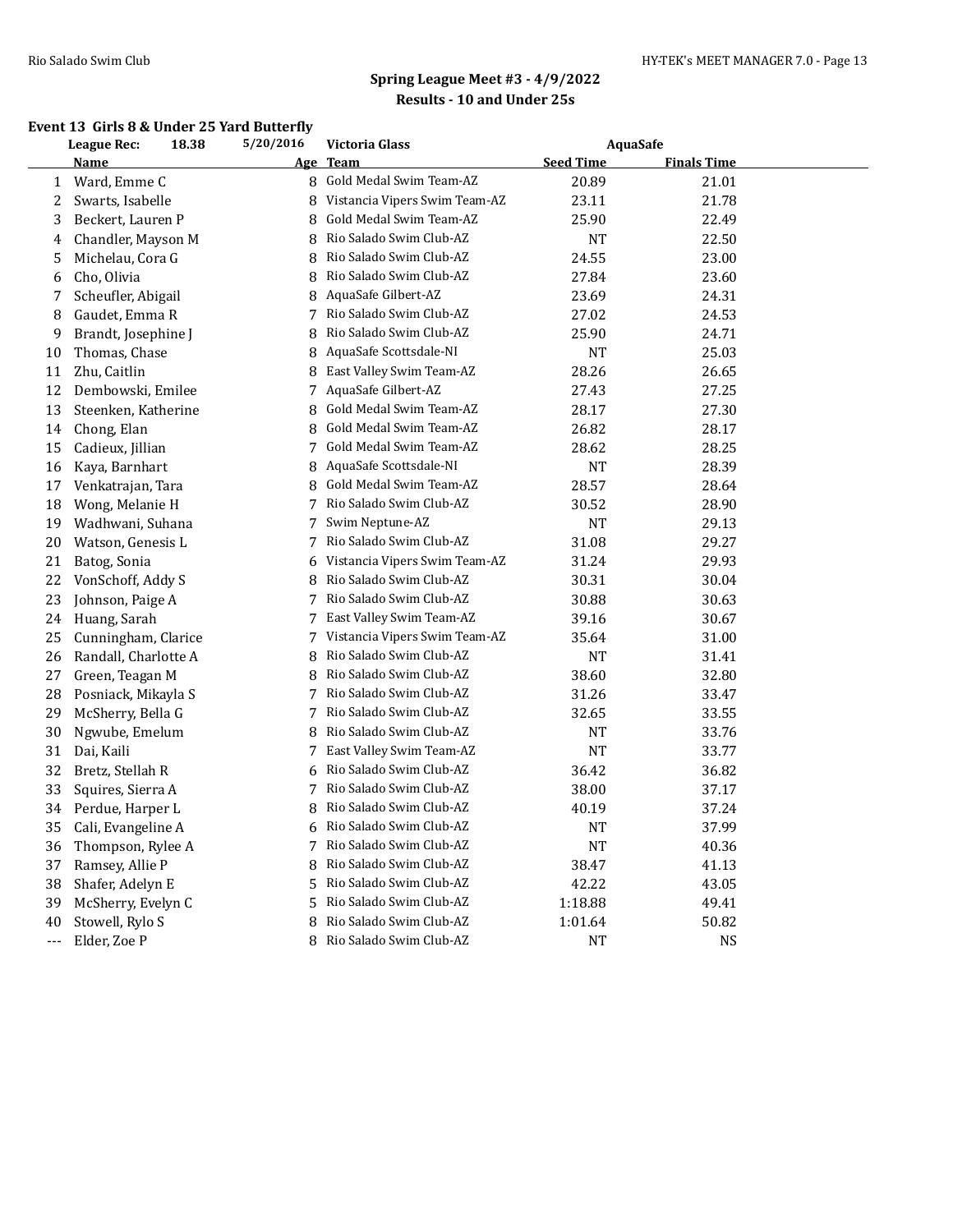### **Event 14 Boys 8 & Under 25 Yard Butterfly**

|       | <b>League Rec:</b><br>18.19 | 3/28/2014 | <b>Aaron Martin</b>           | <b>RIO</b>       |                    |  |
|-------|-----------------------------|-----------|-------------------------------|------------------|--------------------|--|
|       | Name                        |           | Age Team                      | <b>Seed Time</b> | <b>Finals Time</b> |  |
| 1     | Horst, Declan               | 8         | Rio Salado Swim Club-AZ       | <b>NT</b>        | 21.64              |  |
| 2     | Kelly, Bennet F             | 6         | Gold Medal Swim Team-AZ       | 24.43            | 22.53              |  |
| 3     | Arredondo, Daniel           | 8         | Gold Medal Swim Team-AZ       | <b>NT</b>        | 22.55              |  |
| 4     | Davis, Emerson              | 8         | Gold Medal Swim Team-AZ       | 33.93            | 26.55              |  |
| 5     | Zhu, Ethan                  |           | East Valley Swim Team-AZ      | 31.02            | 27.89              |  |
| 6     | Ward, Knight W              | 6         | Gold Medal Swim Team-AZ       | 34.03            | 27.96              |  |
| 7     | Pagazani, Noah              |           | Gold Medal Swim Team-AZ       | <b>NT</b>        | 28.62              |  |
| 8     | Bluder, Erik J              | 8         | Rio Salado Swim Club-AZ       | <b>NT</b>        | 29.26              |  |
| 9     | Leung, Ari                  |           | AquaSafe Scottsdale-NI        | <b>NT</b>        | 31.09              |  |
| 10    | Harris, Grant               | 7         | Gold Medal Swim Team-AZ       | 26.78            | 31.16              |  |
| 11    | Bailey, Max W               | 8         | Rio Salado Swim Club-AZ       | 32.72            | 31.62              |  |
| 12    | Feist, Owen P               | 8         | Rio Salado Swim Club-AZ       | 38.17            | 32.04              |  |
| 13    | Kelly, Wyatt                | 7         | Rio Salado Swim Club-AZ       | 31.04            | 32.79              |  |
| 14    | Parks, Jackson K            | 8         | Gold Medal Swim Team-AZ       | 37.14            | 33.08              |  |
| 15    | Johnson, Payson             | 7         | Rio Salado Swim Club-AZ       | <b>NT</b>        | 34.80              |  |
| 16    | Yang, Eric                  | 8         | Gold Medal Swim Team-AZ       | <b>NT</b>        | 34.86              |  |
| 17    | Jin, Daniel                 |           | East Valley Swim Team-AZ      | 38.00            | 36.50              |  |
| 18    | Palacios, Kasey A           | 8         | Rio Salado Swim Club-AZ       | <b>NT</b>        | 38.23              |  |
| 19    | Abraham, Ethaniel           |           | Gold Medal Swim Team-AZ       | <b>NT</b>        | 38.65              |  |
| 20    | Oswald, Alex A              | 7         | Rio Salado Swim Club-AZ       | 41.34            | 41.16              |  |
| 21    | Snipes, Dylan               | 8         | Gold Medal Swim Team-AZ       | <b>NT</b>        | 44.33              |  |
| ---   | Campos, Xander K            |           | Rio Salado Swim Club-AZ       | 26.87            | DQ                 |  |
| $---$ | Wright, Everett J           | 7         | Swim Neptune-AZ               | 34.31            | NS                 |  |
| $---$ | Pattee, Sawyer B            | 8         | Rio Salado Swim Club-AZ       | NT               | NS                 |  |
| ---   | Trennepohl, Liam            |           | Vistancia Vipers Swim Team-AZ | 41.02            | NS                 |  |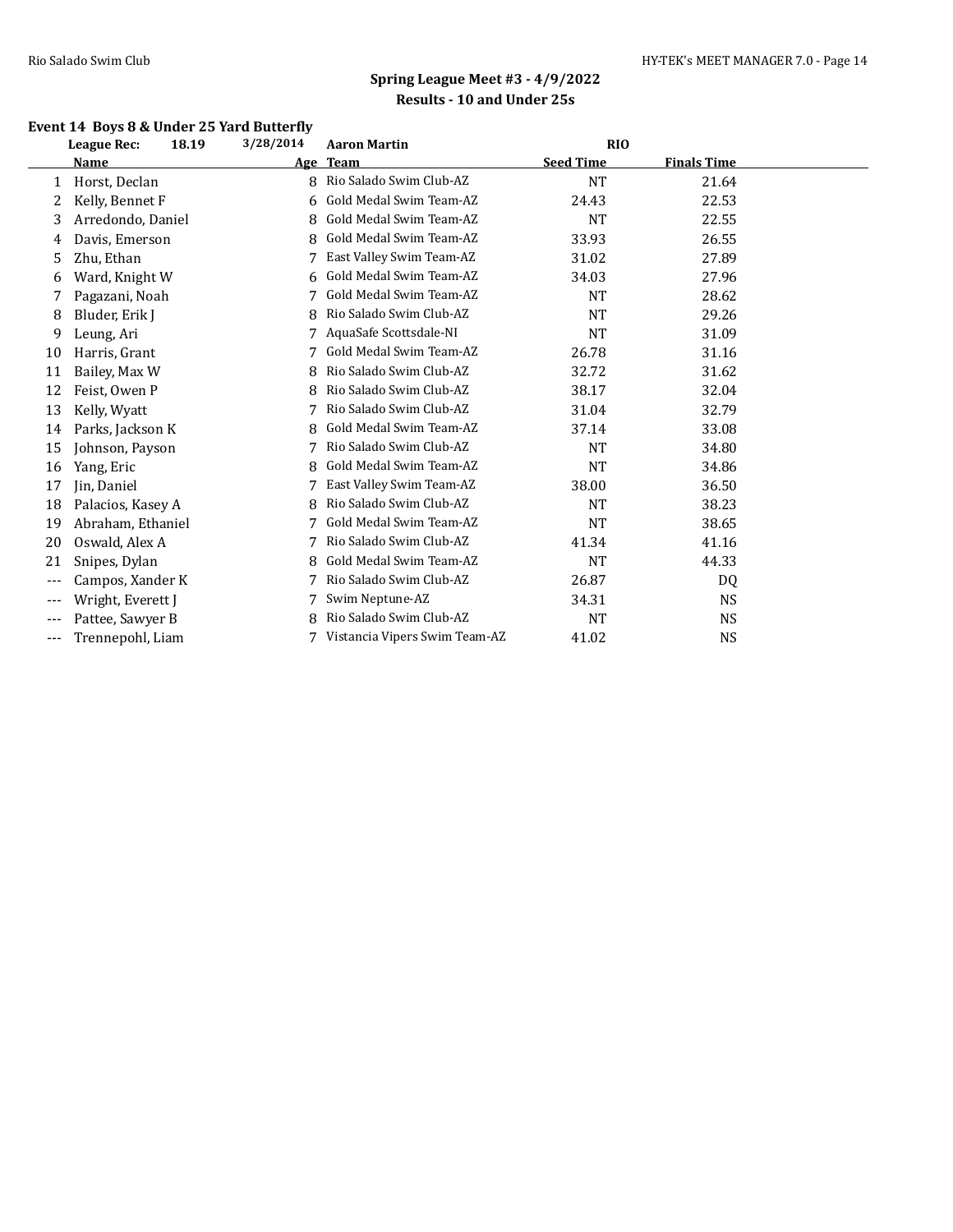### **Event 15 Girls 9-10 25 Yard Butterfly**

|    | 22.36<br>League Rec: | 3/27/2021 | <b>Presley A Tosko</b>        | CDOG - AZ        |                    |  |
|----|----------------------|-----------|-------------------------------|------------------|--------------------|--|
|    | <b>Name</b>          |           | Age Team                      | <b>Seed Time</b> | <b>Finals Time</b> |  |
|    | Ruscitti, Trevi      |           | 9 AquaSafe Scottsdale-NI      | <b>NT</b>        | 21.15              |  |
| 2  | Morro, Ava G         | 9.        | Rio Salado Swim Club-AZ       | NT.              | 21.68              |  |
| 3  | Fonnesbeck, Kate L   | 10        | Rio Salado Swim Club-AZ       | <b>NT</b>        | 22.22              |  |
| 4  | Oswald, Lauren M     | 9.        | Rio Salado Swim Club-AZ       | 21.92            | 22.70              |  |
| 5  | Leander, Vaunne      | 10        | Vistancia Vipers Swim Team-AZ | 26.81            | 24.66              |  |
| 6  | Grant, Stella S      | 10        | Rio Salado Swim Club-AZ       | 27.52            | 25.09              |  |
|    | Toner, Amelia R      | 9         | Rio Salado Swim Club-AZ       | 25.86            | 25.83              |  |
| 8  | Balonek, Lola O      | 9.        | Rio Salado Swim Club-AZ       | 25.10            | 25.86              |  |
| 9  | Rosenberg, Julia     | 10        | Vistancia Vipers Swim Team-AZ | 23.81            | 25.99              |  |
| 10 | Brooks, Eme G        | 10        | Rio Salado Swim Club-AZ       | 32.11            | 27.66              |  |
| 11 | Young, Sophia E      | 10        | Rio Salado Swim Club-AZ       | <b>NT</b>        | 29.22              |  |
| 12 | Coscarelli, Emilia A | 10        | Rio Salado Swim Club-AZ       | 36.89            | 30.87              |  |
| 13 | Davis, Zoe           | 10        | Vistancia Vipers Swim Team-AZ | 31.59            | 31.08              |  |
| 14 | Garcia, Dianira J    | 10        | Rio Salado Swim Club-AZ       | 37.03            | 35.94              |  |
| 15 | Benson, Morrigan     |           | 9 AquaSafe Gilbert-AZ         | <b>NT</b>        | 40.36              |  |
| 16 | Garcia, Artemisa A   |           | 9 Rio Salado Swim Club-AZ     | 49.39            | 55.48              |  |